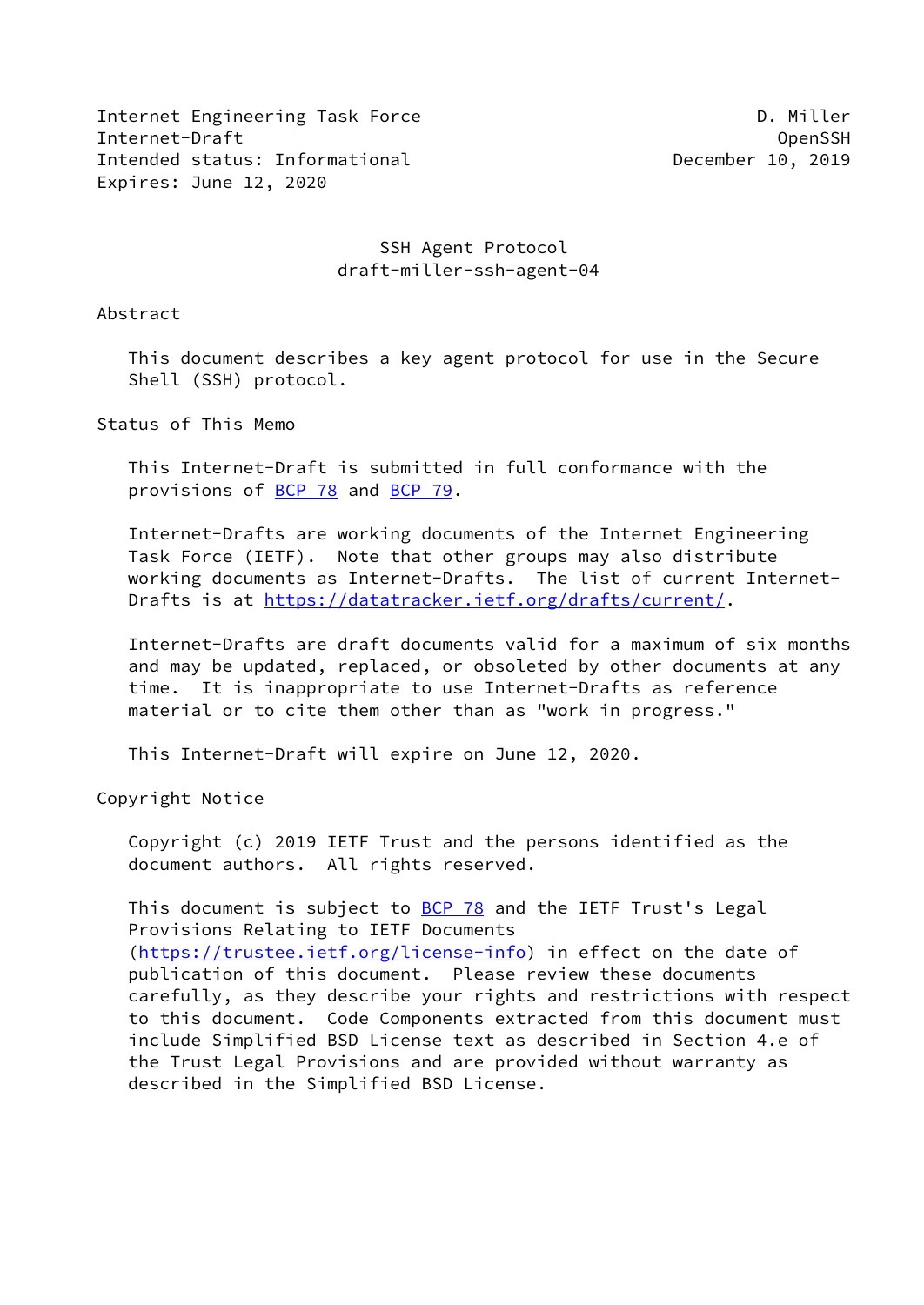<span id="page-1-1"></span>Internet-Draft SSH Agent SSH Agent December 2019

# Table of Contents

| 1.                                                                                   | $\overline{2}$ |
|--------------------------------------------------------------------------------------|----------------|
| 2.                                                                                   | $\overline{3}$ |
| 3.                                                                                   | $\frac{3}{3}$  |
| 4.                                                                                   |                |
| 4.1. Generic server responses                                                        | $\overline{3}$ |
| $4.2$ . Adding keys to the agent                                                     | $\overline{4}$ |
|                                                                                      | $\frac{4}{5}$  |
|                                                                                      |                |
|                                                                                      | $\overline{5}$ |
|                                                                                      | $\overline{6}$ |
| $4.2.5$ . Adding keys from a token                                                   | $\frac{1}{6}$  |
|                                                                                      | $\frac{7}{7}$  |
| $4.2.6.1$ . Key lifetime constraint                                                  |                |
| $4.2.6.2$ . Key confirmation constraint                                              | 8              |
| 4.2.6.3. Constraint extensions                                                       | 8              |
| $4.3$ . Removing keys from the agent                                                 | 8              |
| $\underline{4.4}$ . Requesting a list of keys                                        | 9              |
| 4.5. Private key operations                                                          | 9              |
| 4.5.1.                                                                               | 10             |
| $4.6$ . Locking and unlocking an agent                                               | 10             |
|                                                                                      | 11             |
|                                                                                      |                |
|                                                                                      |                |
| 5.1.                                                                                 |                |
| $5.1.1$ . Reserved message numbers 12                                                |                |
| $5.2$ . Constraint identifiers 12                                                    |                |
| 5.3.                                                                                 |                |
|                                                                                      |                |
| 7.                                                                                   |                |
| $7.1$ . New registry: SSH agent protocol numbers 13                                  |                |
| 7.2. New registry: SSH agent key constraint numbers $\cdots$ $\cdots$ $\frac{14}{1}$ |                |
| New registry: SSH agent signature flags $\frac{15}{2}$<br>7.3.                       |                |
| 8. Security Considerations 15                                                        |                |
| 9.                                                                                   |                |
|                                                                                      | 17             |
|                                                                                      |                |

# <span id="page-1-0"></span>[1](#page-1-0). Introduction

 Secure Shell (SSH) is a protocol for secure remote connections and login over untrusted networks. It supports multiple authentication mechanisms, including public key authentication. This document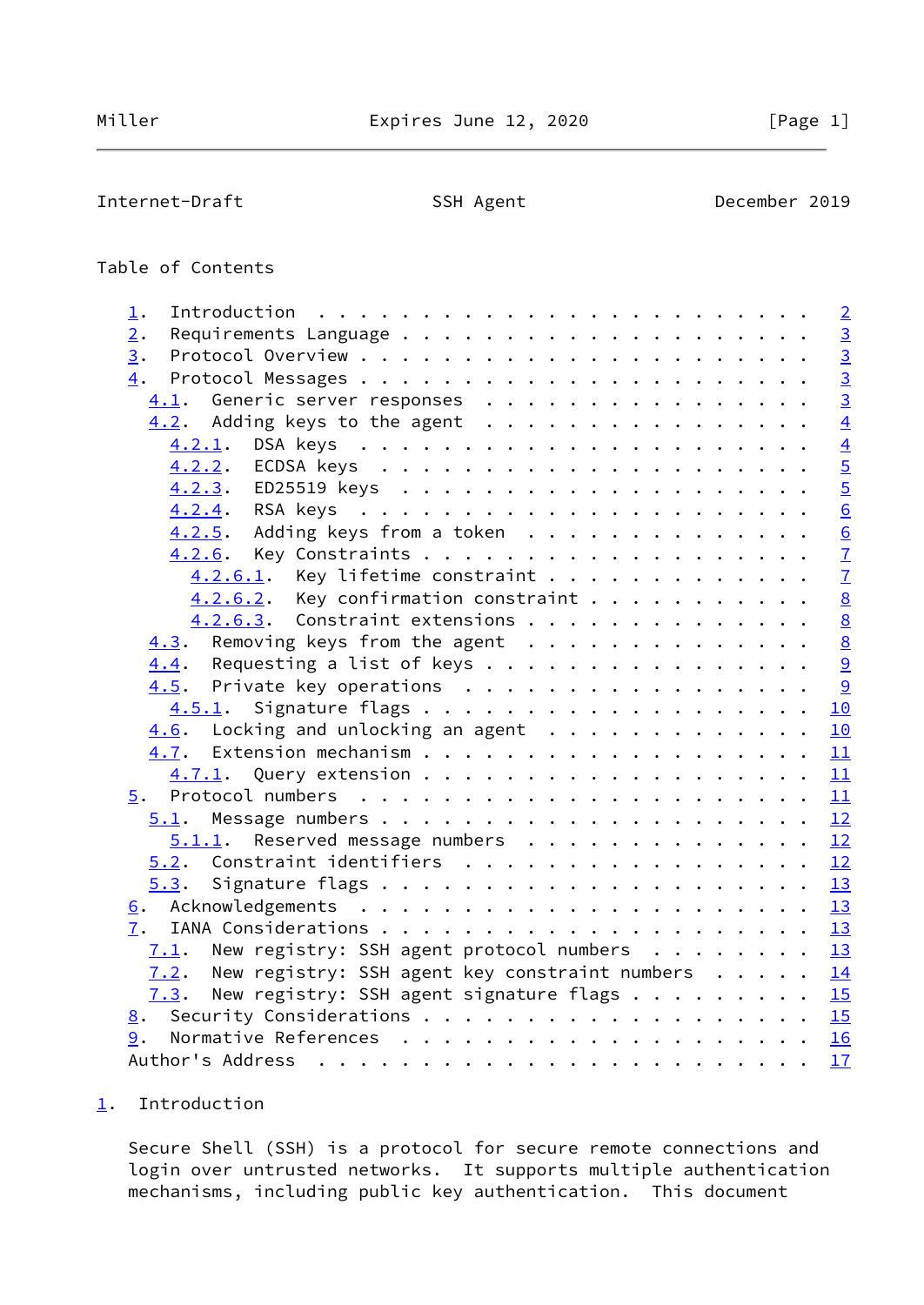describes the protocol for interacting with an agent that holds private keys. Clients (and possibly servers) can use invoke the agent via this protocol to perform operations using public and private keys held in the agent.

Miller **Expires June 12, 2020** [Page 2]

<span id="page-2-1"></span>Internet-Draft SSH Agent SSH Agent December 2019

 Holding keys in an agent offers usability and security advantages to loading and unwrapping them at each use. Moreover, the agent implements a simple protocol and presents a smaller attack surface than a key loaded into a full SSH server or client.

 This agent protocol is already widely used and a de-facto standard, having been implemented by a number of popular SSH clients and servers for many years. The purpose of this document is to describe the protocol as it has been implemented.

<span id="page-2-0"></span>[2](#page-2-0). Requirements Language

 The key words "MUST", "MUST NOT", "REQUIRED", "SHALL", "SHALL NOT", "SHOULD", "SHOULD NOT", "RECOMMENDED", "MAY", and "OPTIONAL" in this document are to be interpreted as described in [\[RFC2119](https://datatracker.ietf.org/doc/pdf/rfc2119)].

<span id="page-2-2"></span>[3](#page-2-2). Protocol Overview

 The agent protocol is a packetised request-response protocol, solely driven by the client. It consists of a number of requests sent from the client to the server and a set of reply messages that are sent in response. At no time does the server send messages except in response to a client request. Replies are sent in order.

 All values in the agent protocol are encoded using the SSH wire representations specified by [\[RFC4251](https://datatracker.ietf.org/doc/pdf/rfc4251)]. Messages consist of a length, type and contents.

| uint32                                      | message length |
|---------------------------------------------|----------------|
| bvte                                        | message type   |
| byte[message length $-1$ ] message contents |                |

# <span id="page-2-3"></span>[4](#page-2-3). Protocol Messages

<span id="page-2-4"></span>[4.1](#page-2-4). Generic server responses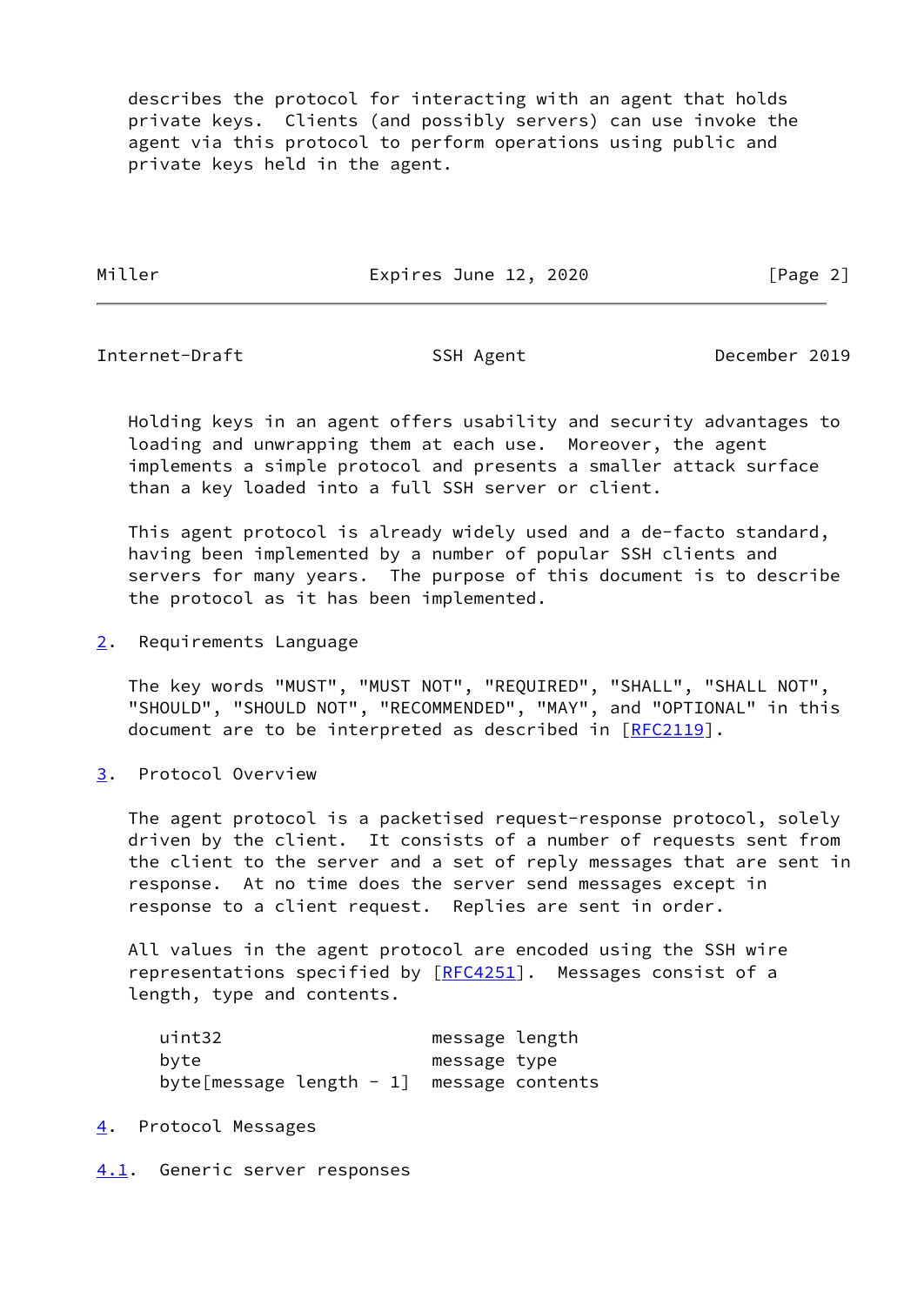The following generic messages may be sent by the server in response to requests from the client. On success the agent may reply either with:

byte SSH\_AGENT\_SUCCESS

 or a request-specific success message. On failure, the agent may reply with:

byte SSH\_AGENT\_FAILURE

Miller **Expires June 12, 2020** [Page 3]

<span id="page-3-1"></span>Internet-Draft SSH Agent SSH Agent December 2019

 SSH\_AGENT\_FAILURE messages are also sent in reply to requests with unknown types.

<span id="page-3-0"></span>[4.2](#page-3-0). Adding keys to the agent

 Keys may be added to the agent using the SSH\_AGENTC\_ADD\_IDENTITY or SSH\_AGENTC\_ADD\_ID\_CONSTRAINED messages. The latter variant allows adding keys with optional constraints on their usage.

The generic format for the key SSH\_AGENTC\_ADD\_IDENTITY message is:

| SSH_AGENTC_ADD_IDENTITY |
|-------------------------|
| key type                |
| key contents            |
| key comment             |
|                         |

 Here "type" is the specified key type name, for example "ssh-rsa" for a RSA key as defined by [\[RFC4253](https://datatracker.ietf.org/doc/pdf/rfc4253)]. "contents" consists of the public and private components of the key and vary by key type, they are listed below for standard and commonly used key types. "comment" is an optional human-readable key name or comment as a UTF-8 string that may serve to identify the key in user-visible messages.

The SSH\_AGENTC\_ADD\_ID\_CONSTRAINED is similar, but adds a extra field:

| byte   | SSH AGENTC ADD ID CONSTRAINED |
|--------|-------------------------------|
| string | type                          |
| byte[] | contents                      |
| string | comment                       |
|        |                               |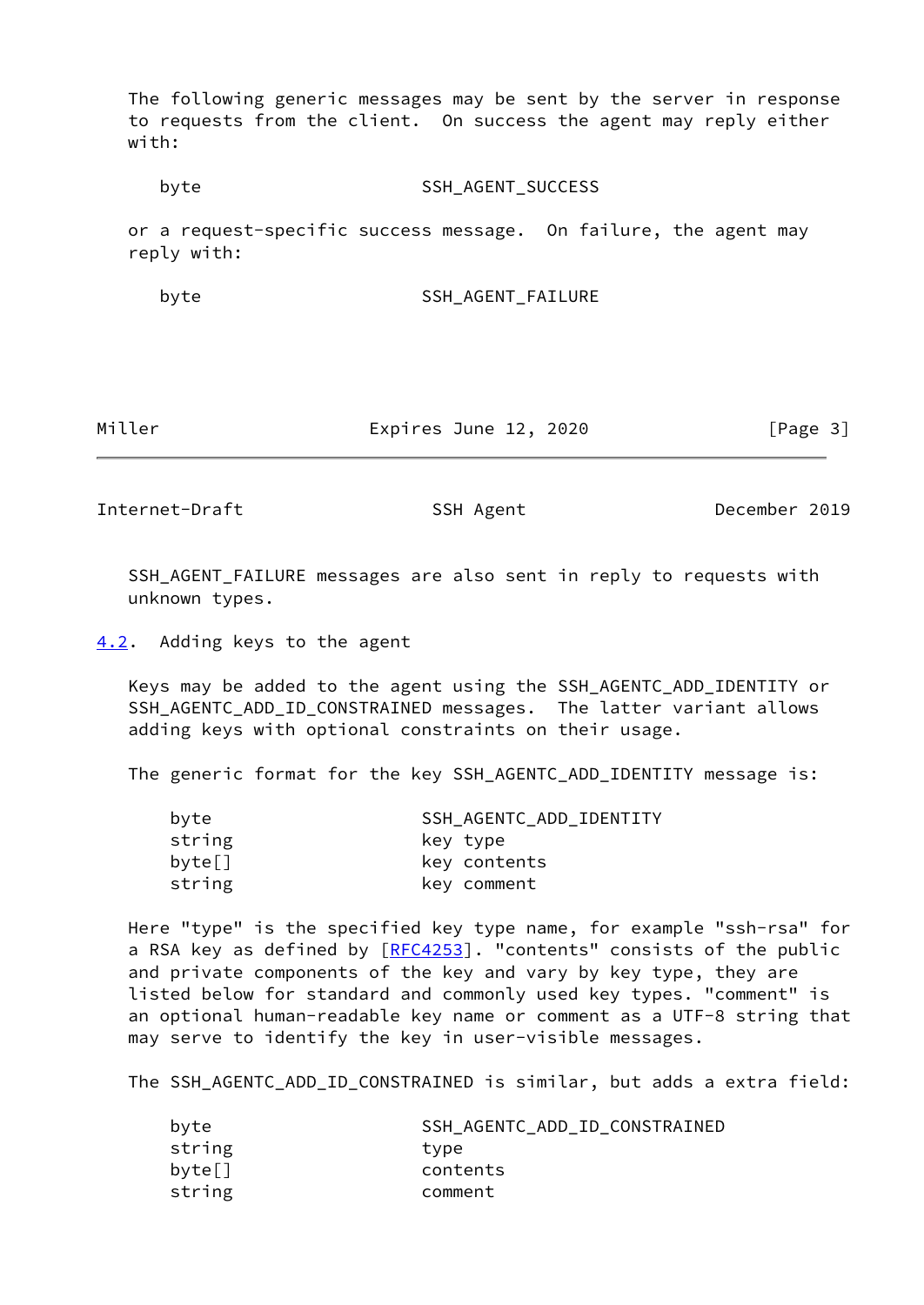| constraint[] |  |  |
|--------------|--|--|
|              |  |  |

constraint[] constraints

 Constraints are used to place limits on the validity or use of keys. [Section 4.2.6](#page-7-0) details constraint types and their format.

 An agent should reply with SSH\_AGENT\_SUCCESS if the key was successfully loaded as a result of one of these messages, or SSH\_AGENT\_FAILURE otherwise.

## <span id="page-4-0"></span>[4.2.1](#page-4-0). DSA keys

DSA keys have key type "ssh-dss" and are defined in [\[RFC4253](https://datatracker.ietf.org/doc/pdf/rfc4253)]. They may be added to the agent using the following message. The "constraints" field is only present for the SSH\_AGENTC\_ADD\_ID\_CONSTRAINED message.

| Miller | Expires June 12, 2020 | [Page 4] |
|--------|-----------------------|----------|

<span id="page-4-2"></span>Internet-Draft SSH Agent SSH Agent December 2019

| byte         | SSH_AGENTC_ADD_IDENTITY or    |
|--------------|-------------------------------|
|              | SSH_AGENTC_ADD_ID_CONSTRAINED |
| string       | "ssh-dss"                     |
| mpint        | р                             |
| mpint        | q                             |
| mpint        | g                             |
| mpint        | У                             |
| mpint        | X                             |
| string       | comment                       |
| constraint[] | constraints                   |

 The "p", "q", "g" values are the DSA domain parameters. "y" and "x" are the public and private keys respectively. These values are as defined by [[FIPS.186-4\]](#page-17-2).

#### <span id="page-4-1"></span>[4.2.2](#page-4-1). ECDSA keys

 ECDSA keys have key types starting with "ecdsa-sha2-" and are defined in [[RFC5656\]](https://datatracker.ietf.org/doc/pdf/rfc5656). They may be added to the agent using the following message. The "constraints" field is only present for the SSH\_AGENTC\_ADD\_ID\_CONSTRAINED message.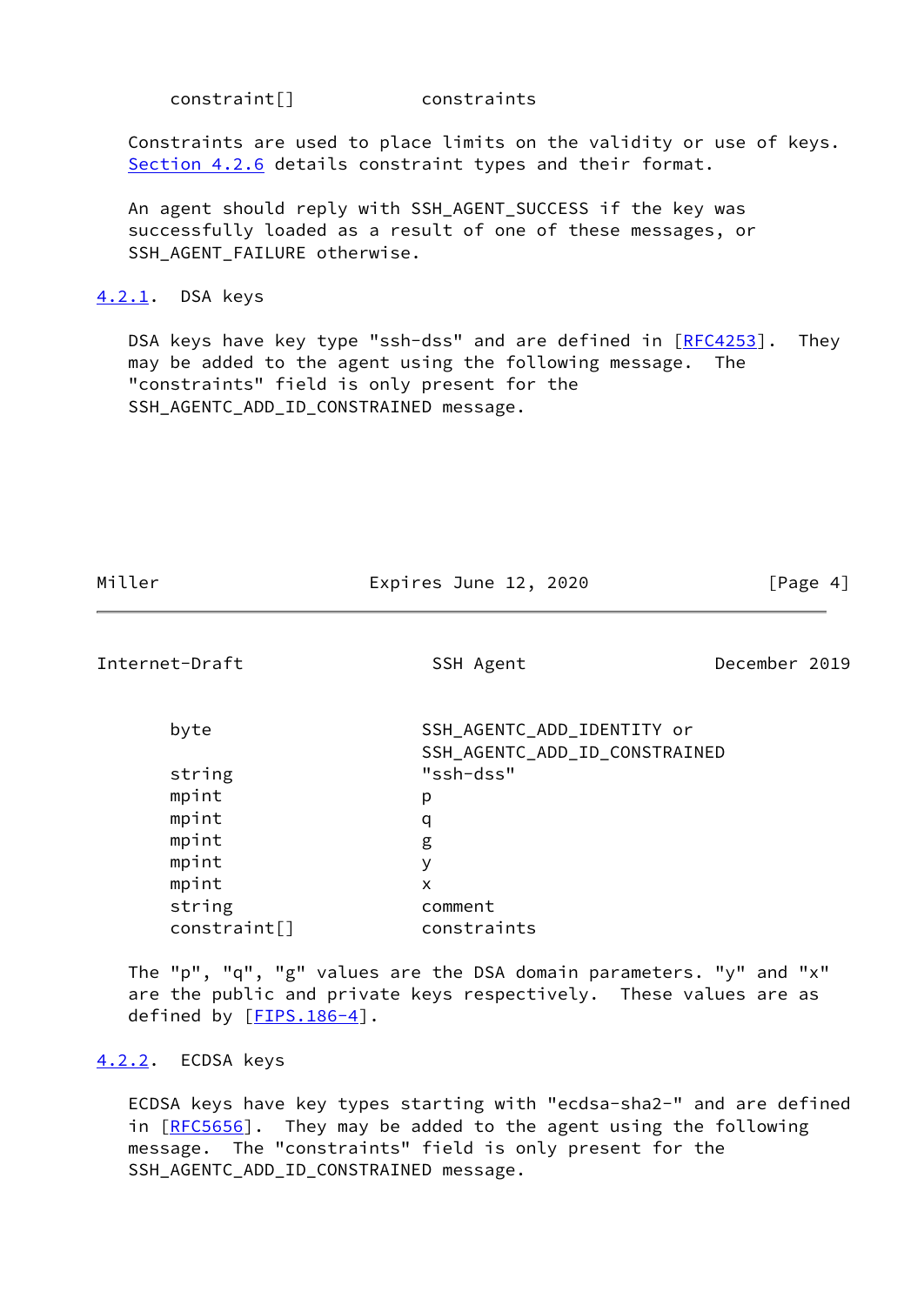| byte         | SSH_AGENTC_ADD_IDENTITY or    |
|--------------|-------------------------------|
|              | SSH_AGENTC_ADD_ID_CONSTRAINED |
| string       | key type                      |
| string       | ecdsa_curve_name              |
| string       |                               |
| mpint        | d                             |
| string       | comment                       |
| constraint[] | constraints                   |

 The values "Q" and "d" are the ECDSA public and private values respectively. Both are defined by [[FIPS.186-4\]](#page-17-2).

## <span id="page-5-0"></span>[4.2.3](#page-5-0). ED25519 keys

 Ed25519 keys have key type "ssh-ed25519" and are defined in [\[I-D.ietf-curdle-ssh-ed25519](#page-17-3)]. They may be added to the agent using the following message. The "key constraints" field is only present for the SSH\_AGENTC\_ADD\_ID\_CONSTRAINED message.

| byte         | SSH_AGENTC_ADD_IDENTITY or    |
|--------------|-------------------------------|
|              | SSH_AGENTC_ADD_ID_CONSTRAINED |
| string       | "ssh-ed25519"                 |
| string       | ENC(A)                        |
| string       | $k \mid \mid$ ENC(A)          |
| string       | comment                       |
| constraint[] | constraints                   |
|              |                               |

Miller **Expires June 12, 2020** [Page 5]

<span id="page-5-2"></span>Internet-Draft SSH Agent SSH Agent December 2019

 The first value is the 32 byte Ed25519 public key "ENC(A)". The second value is a concatenation of the 32 byte private key "k" and 32 byte public "ENC(A)" key. The contents and interpretation of the "ENC(A)" and "k" values are defined by  $[\underline{I-D.intf-cfrg-eddsa}]$ .

## <span id="page-5-1"></span>[4.2.4](#page-5-1). RSA keys

RSA keys have key type "ssh-rsa" and are defined in  $[RECA253]$ . They may be added to the agent using the following message. The "key constraints" field is only present for the SSH\_AGENTC\_ADD\_ID\_CONSTRAINED message.

| byte   | SSH_AGENTC_ADD IDENTITY or    |
|--------|-------------------------------|
|        | SSH AGENTC ADD ID CONSTRAINED |
| string | "ssh-rsa"                     |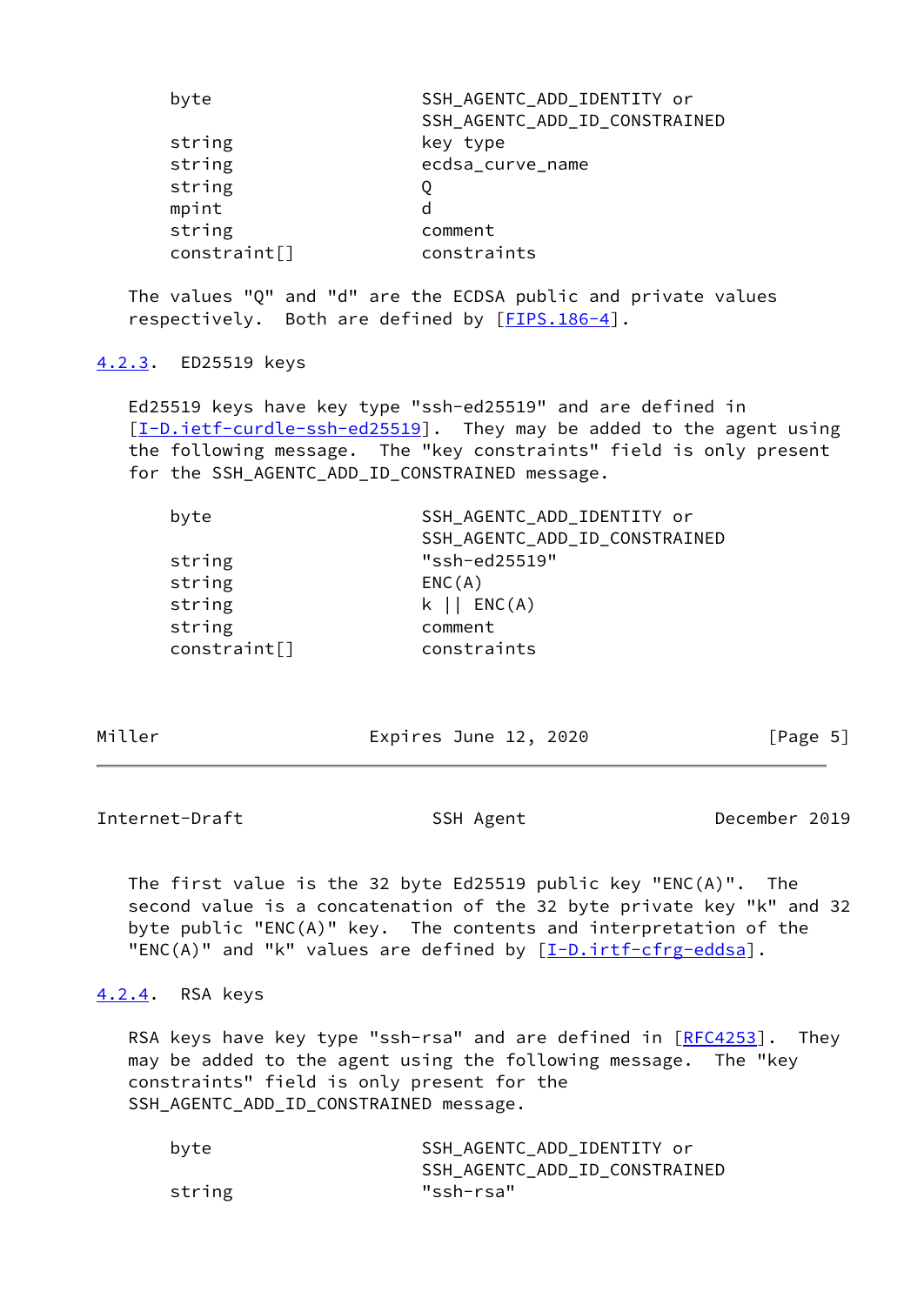| mpint        |             |
|--------------|-------------|
| mpint        | e           |
| mpint        | d           |
| mpint        | iqmp        |
| mpint        | р           |
| mpint        |             |
| string       | comment     |
| constraint[] | constraints |
|              |             |

 "n" is the public composite modulus. "p" and "q" are its constituent private prime factors. "e" is the public exponent. "iqmp" is the inverse of "q" modulo "p". All these values except "iqmp" (which can be calculated from the others) are defined by [[FIPS.186-4\]](#page-17-2).

<span id="page-6-0"></span>[4.2.5](#page-6-0). Adding keys from a token

 Keys hosted on smart-cards or other hardware tokens may be added using the SSH\_AGENTC\_ADD\_SMARTCARD\_KEY and SSH\_AGENTC\_ADD\_SMARTCARD\_KEY\_CONSTRAINED\_requests. Note that "constraints" field is only included for the SSH\_AGENTC\_ADD\_SMARTCARD\_KEY\_CONSTRAINED variant of this message.

| byte         | SSH_AGENTC_ADD_SMARTCARD_KEY or          |
|--------------|------------------------------------------|
|              | SSH_AGENTC_ADD_SMARTCARD_KEY_CONSTRAINED |
| string       | id                                       |
| string       | <b>PIN</b>                               |
| constraint[] | constraints                              |

 Here "id" is an opaque identifier for the hardware token and "PIN" is an optional password on PIN to unlock the key. The interpretation of "id" is not defined by the protocol but is left solely up to the agent.

| Miller | Expires June 12, 2020 | [Page 6] |
|--------|-----------------------|----------|
|--------|-----------------------|----------|

<span id="page-6-1"></span>Internet-Draft SSH Agent SSH Agent December 2019

 Typically only the public components of any keys supported on a hardware token will be loaded into an agent so, strictly speaking, this message really arranges future private key operations to be delegated to the hardware token in question.

An agent should reply with SSH AGENT SUCCESS if one or more keys were successfully loaded as a result of one of these messages, or SSH\_AGENT\_FAILURE if no keys were found. The agent should also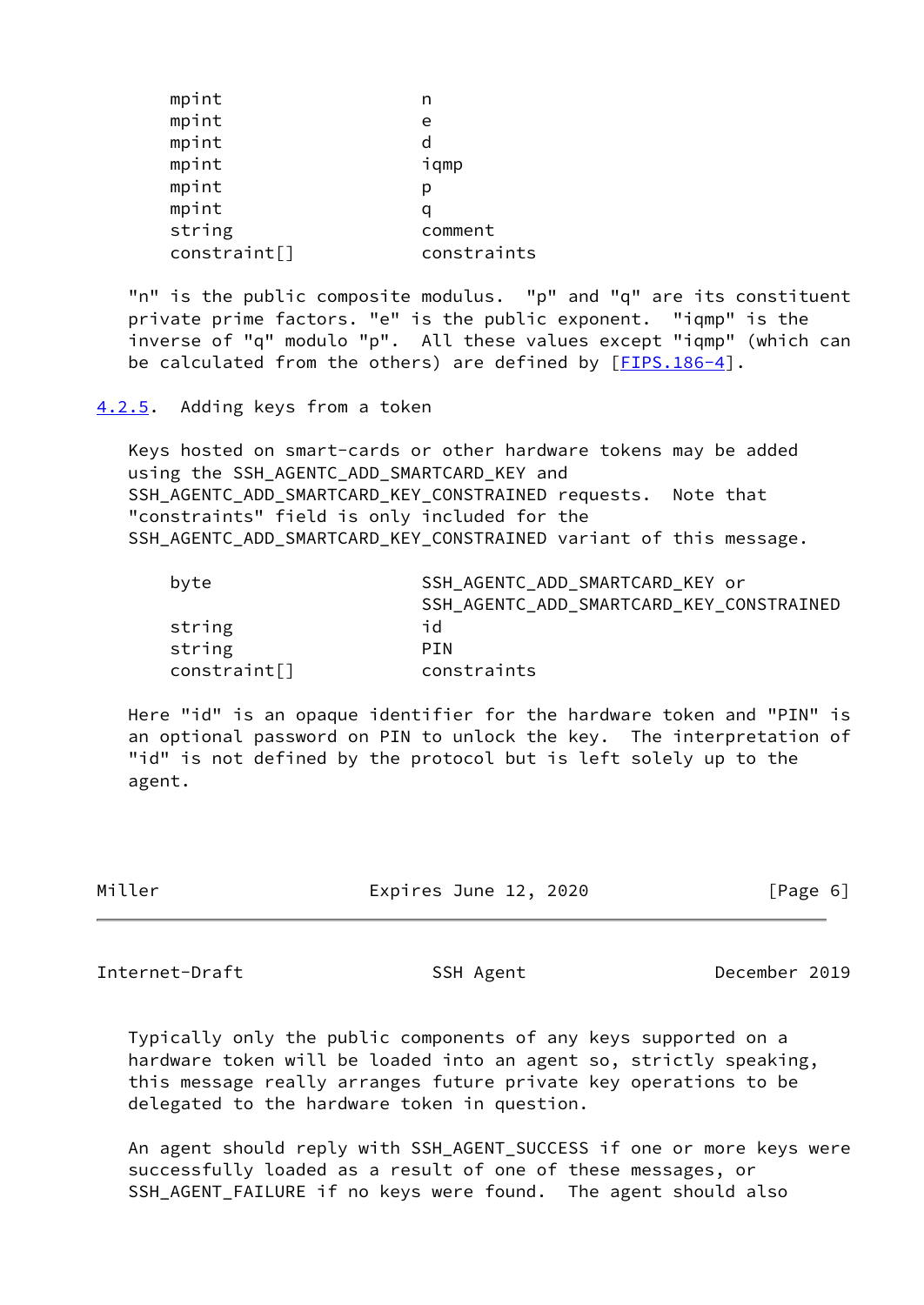return SSH\_AGENT\_FAILURE if the token "id" was not recognised or if the agent doesn't support token-hosted keys at all.

<span id="page-7-0"></span>[4.2.6](#page-7-0). Key Constraints

 A number of constraints and may be used in the constrained variants of the key add messages. Each constraint is represented by a type byte followed by zero or more value bytes.

 Zero or more constraints may be specified when adding a key with one of the \*\_CONSTRAINED requests. Multiple constraints are appended consecutively to the end of the request:

| byte   | constraint1_type |
|--------|------------------|
| byte[] | constraint1_data |
| byte   | constraint2_type |
| byte[] | constraint2_data |
| byte   | constraintN_type |
| byte[] | constraintN_data |

 If an agent does not recognise or support a requested constraint it MUST refuse the request and return a SSH\_AGENT\_FAILURE message to the client.

The following constraints are defined.

```
4.2.6.1. Key lifetime constraint
```
 This constraint requests that the agent limit the key's lifetime by deleting it after the specified duration (in seconds) has elapsed from the time the key was added to the agent.

| byte   | SSH AGENT CONSTRAIN LIFETIME |
|--------|------------------------------|
| uint32 | seconds                      |

Miller **Expires June 12, 2020** [Page 7]

<span id="page-7-3"></span>Internet-Draft SSH Agent December 2019

<span id="page-7-2"></span>[4.2.6.2](#page-7-2). Key confirmation constraint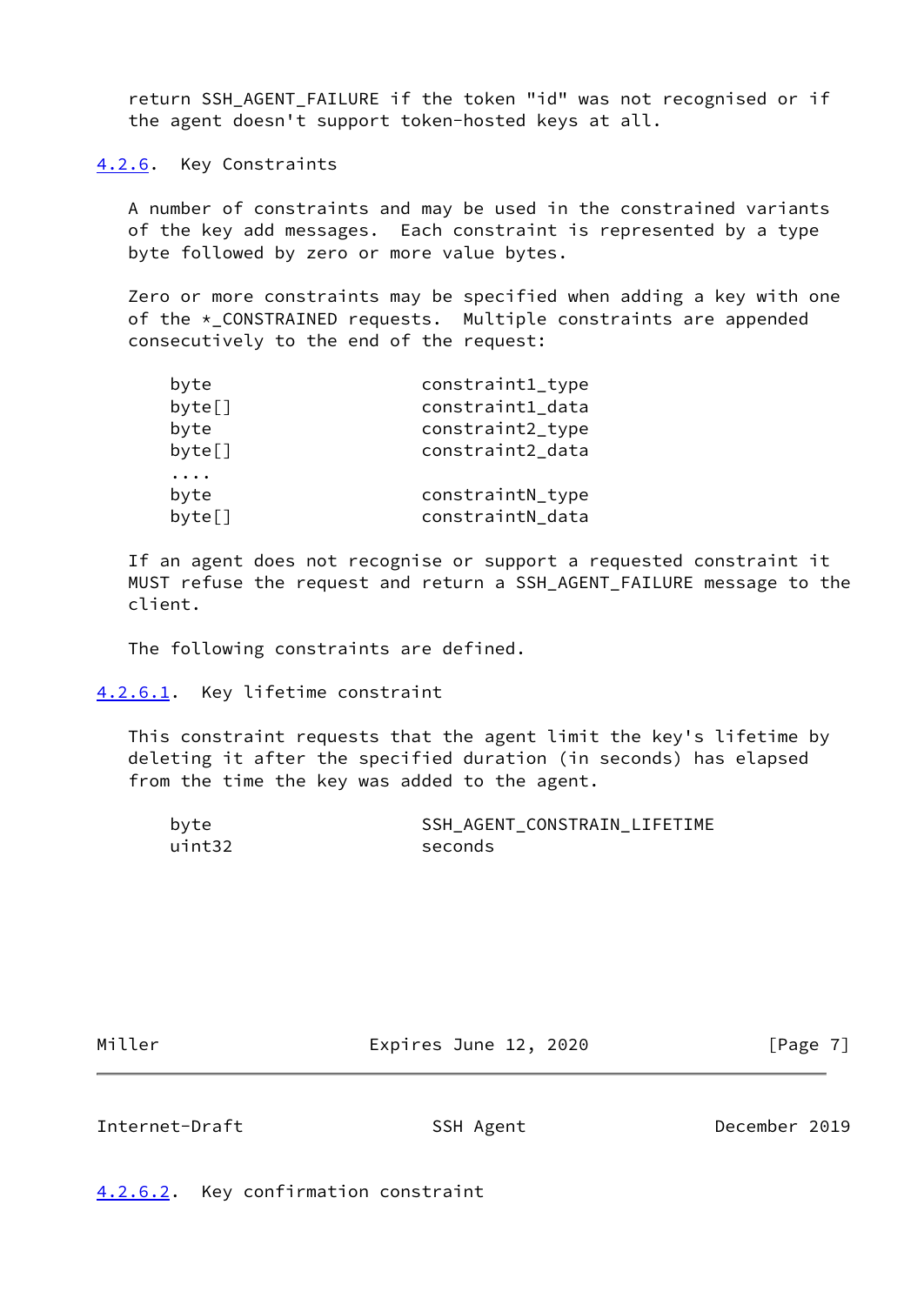This constraint requests that the agent require explicit user confirmation for each private key operation using the key. For example, the agent could present a confirmation dialog before completing a signature operation.

byte SSH AGENT CONSTRAIN CONFIRM

<span id="page-8-0"></span>[4.2.6.3](#page-8-0). Constraint extensions

 Agents may implement experimental or private-use constraints through a extension constraint that supports named constraints.

| byte   | SSH AGENT CONSTRAIN EXTENSION |
|--------|-------------------------------|
| string | extension name                |
| byte[] | extension-specific details    |

 The extension name MUST consist of a UTF-8 string suffixed by the implementation domain following the naming scheme defined in Section [4.2 of \[RFC4251\]](https://datatracker.ietf.org/doc/pdf/rfc4251#section-4.2), e.g. "foo@example.com".

<span id="page-8-1"></span>[4.3](#page-8-1). Removing keys from the agent

A client may request that an agent remove all keys that it stores:

byte SSH\_AGENTC\_REMOVE\_ALL\_IDENTITIES

 On receipt of such a message, an agent shall delete all keys that it is holding and reply with SSH\_AGENT\_SUCCESS.

Specific keys may also be removed:

| byte   | SSH AGENTC REMOVE IDENTITY |
|--------|----------------------------|
| string | key blob                   |

 Where "key blob" is the standard public key encoding of the key to be removed. SSH protocol key encodings are defined in [\[RFC4253](https://datatracker.ietf.org/doc/pdf/rfc4253)] for "ssh-rsa" and "ssh-dss" keys, in [\[RFC5656](https://datatracker.ietf.org/doc/pdf/rfc5656)] for "ecdsa-sha2-\*" keys and in [\[I-D.ietf-curdle-ssh-ed25519](#page-17-3)] for "ssh-ed25519" keys.

 An agent shall reply with SSH\_AGENT\_SUCCESS if the key was deleted or SSH\_AGENT\_FAILURE if it was not found.

Smartcard keys may be removed using: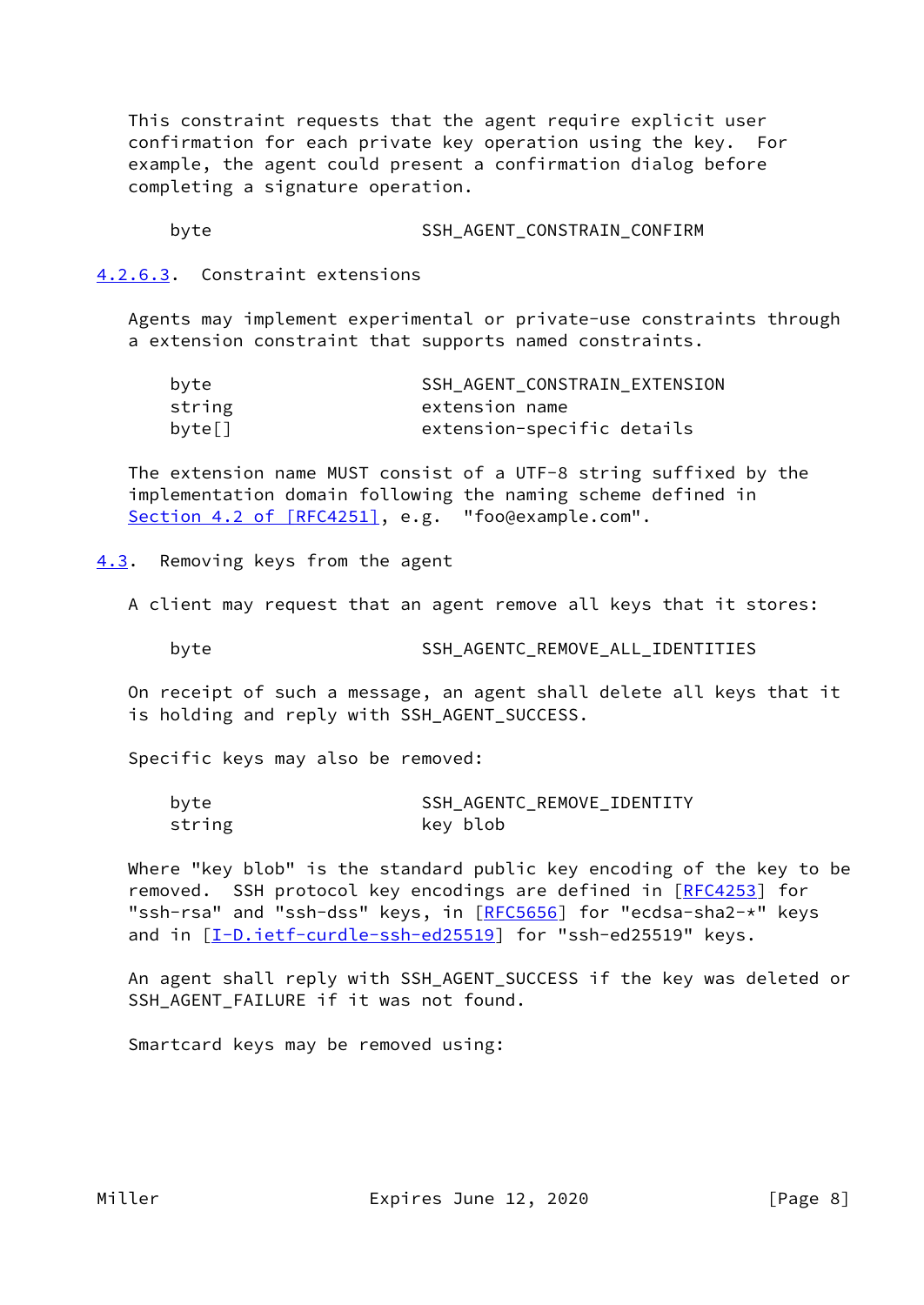<span id="page-9-1"></span>Internet-Draft SSH Agent December 2019

| byte   | SSH AGENTC REMOVE SMARTCARD KEY |
|--------|---------------------------------|
| string | reader id                       |
| string | PTN                             |

 Where "reader id" is an opaque identifier for the smartcard reader and "PIN" is an optional password or PIN (not typically used). Requesting deletion of smartcard-hosted keys will cause the agent to remove all keys loaded from that smartcard.

 An agent shall reply with SSH\_AGENT\_SUCCESS if the key was deleted or SSH\_AGENT\_FAILURE if it was not found.

<span id="page-9-0"></span>[4.4](#page-9-0). Requesting a list of keys

 A client may request a list of keys from an agent using the following message:

byte SSH\_AGENTC\_REQUEST\_IDENTITIES

The agent shall reply with a message with the following preamble.

byte SSH\_AGENT\_IDENTITIES\_ANSWER uint32 nkeys

 Where "nkeys" indicates the number of keys to follow. Following the preamble are zero or more keys, each encoded as:

| string | key blob |
|--------|----------|
| string | comment  |

 Where "key blob" is the wire encoding of the public key and "comment" is a human-readable comment encoded as a UTF-8 string.

<span id="page-9-2"></span>[4.5](#page-9-2). Private key operations

 A client may request the agent perform a private key signature operation using the following message:

| byte   | SSH_AGENTC_SIGN_REQUEST |
|--------|-------------------------|
| string | key blob                |
| string | data                    |
| uint32 | flags                   |

 Where "key blob" is the key requested to perform the signature, "data" is the data to be signed and "flags" is a bitfield containing the bitwise OR of zero or more signature flags (see below).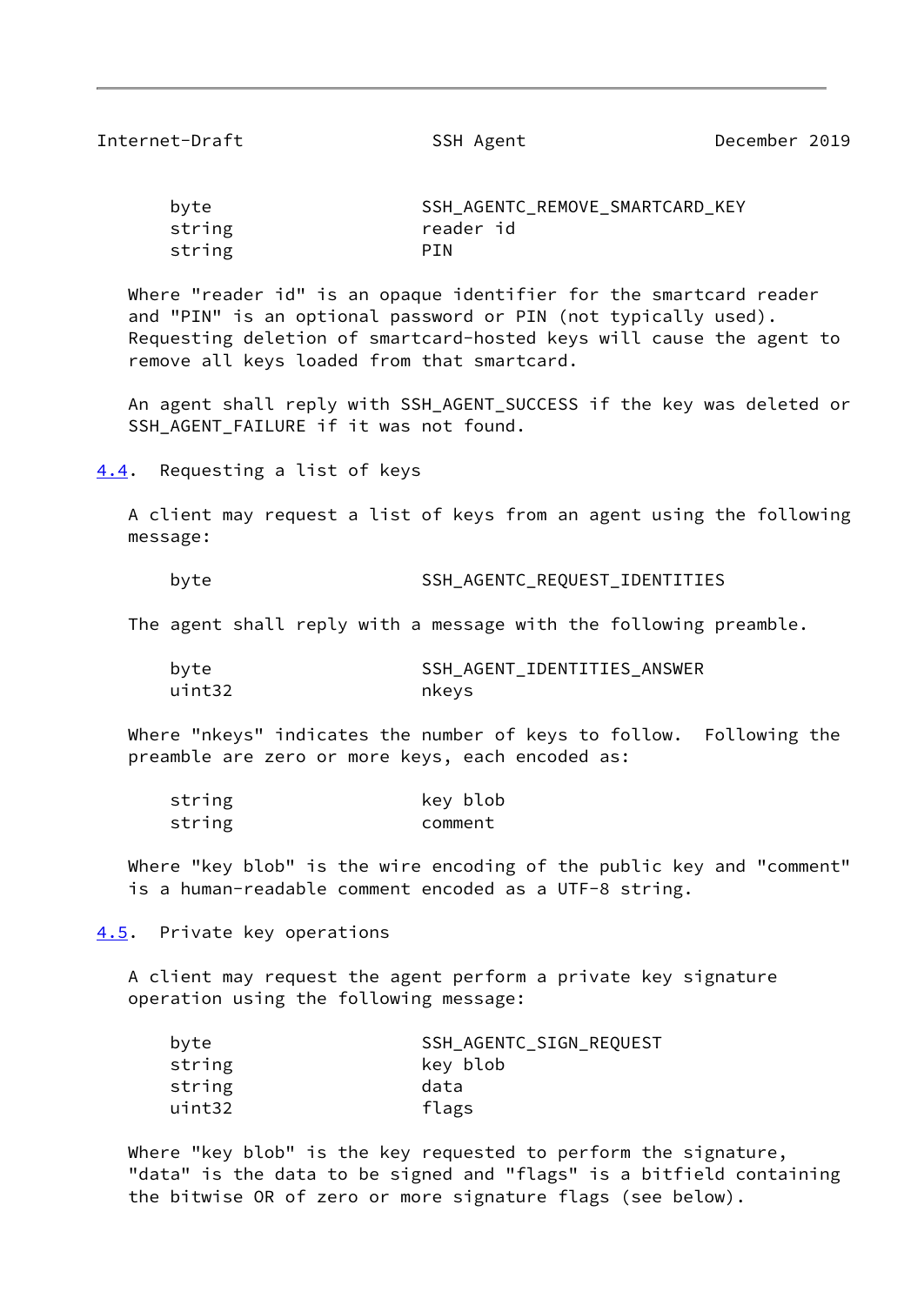<span id="page-10-1"></span>Internet-Draft SSH Agent SSH Agent December 2019

 If the agent does not support the requested flags, or is otherwise unable or unwilling to generate the signature (e.g. because it doesn't have the specified key, or the user refused confirmation of a constrained key), it must reply with a SSH\_AGENT\_FAILURE message.

On success, the agent shall reply with:

| byte   | SSH AGENT SIGN RESPONSE |
|--------|-------------------------|
| string | signature               |

 The signature format is specific to the algorithm of the key type in use. SSH protocol signature formats are defined in [\[RFC4253](https://datatracker.ietf.org/doc/pdf/rfc4253)] for "ssh-rsa" and "ssh-dss" keys, in [\[RFC5656](https://datatracker.ietf.org/doc/pdf/rfc5656)] for "ecdsa-sha2-\*" keys and in  $[I-D.iett-curdle-ssh-ed25519]$  for "ssh-ed25519" keys.

<span id="page-10-0"></span>[4.5.1](#page-10-0). Signature flags

 Two flags are currently defined for signature request messages: SSH\_AGENT\_RSA\_SHA2\_256 and SSH\_AGENT\_RSA\_SHA2\_512. These two flags are only valid for "ssh-rsa" keys and request that the agent return a signature using the "rsa-sha2-256" or "rsa-sha2-512" signature methods respectively. These signature schemes are defined in [\[I-D.ietf-curdle-rsa-sha2](#page-17-5)].

<span id="page-10-2"></span>[4.6](#page-10-2). Locking and unlocking an agent

 The agent protocol supports requesting that an agent temporarily lock itself with a pass-phrase. When locked an agent should suspend processing of sensitive operations (private key operations at the very least) until it has been unlocked with the same pass-phrase.

The following message requests agent locking

| byte   | SSH AGENTC LOCK |
|--------|-----------------|
| string | passphrase      |

 The agent shall reply with SSH\_AGENT\_SUCCESS if locked successfully or SSH\_AGENT\_FAILURE otherwise (e.g. if the agent was already locked).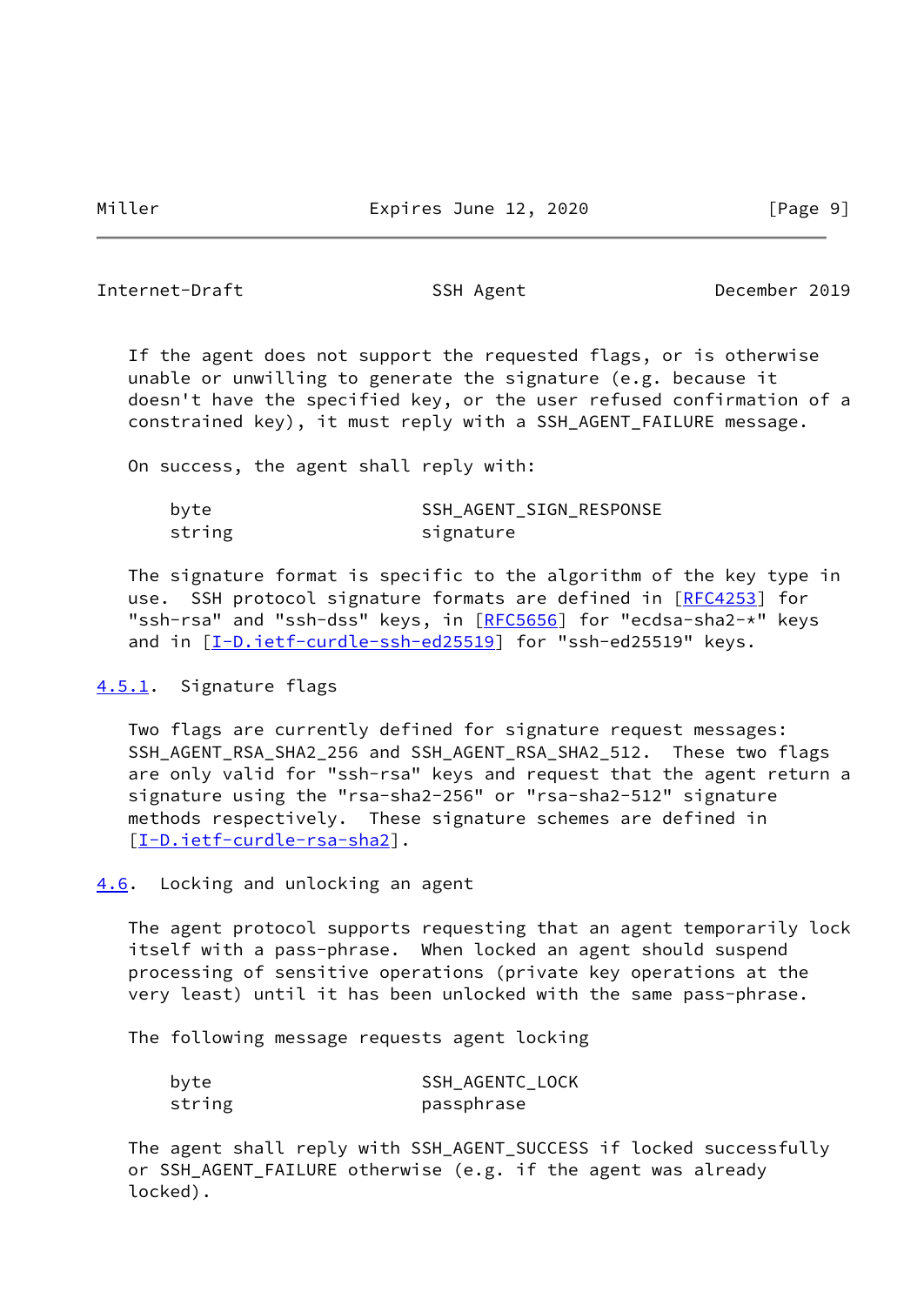The following message requests unlocking an agent:

| byte   | <b>SSH AGENTC UNLOCK</b> |
|--------|--------------------------|
| string | passphrase               |

 If the agent is already locked and the pass-phrase matches the one used to lock it then it should unlock and reply with SSH\_AGENT\_SUCCESS. If the agent is unlocked or if the the pass-

Miller **Expires June 12, 2020** [Page 10]

<span id="page-11-1"></span>Internet-Draft SSH Agent SSH Agent December 2019

 phrase does not match it should reply with SSH\_AGENT\_FAILURE. An agent SHOULD take countermeasures against brute-force guessing attacks against the pass-phrase.

<span id="page-11-0"></span>[4.7](#page-11-0). Extension mechanism

 The agent protocol includes an optional extension mechanism that allows vendor-specific and experimental messages to be sent via the agent protocol. Extension requests from the client consist of:

| byte   | SSH AGENTC EXTENSION |
|--------|----------------------|
| string | extension type       |
| byte[] | extension contents   |

 The extension type indicates the type of the extension message as a UTF-8 string. Implementation-specific extensions should be suffixed by the implementation domain following the extension naming scheme defined in Section [4.2 of \[RFC4251\],](https://datatracker.ietf.org/doc/pdf/rfc4251#section-4.2) e.g. "foo@example.com".

 An agent that does not support extensions of the supplied type MUST reply with an empty SSH\_AGENT\_FAILURE message. This reply is also sent by agents that do not support the extension mechanism at all.

 The contents of successful extension reply messages are specific to the extension type. Extension requests may return SSH\_AGENT\_SUCCESS on success or some other extension-specific message.

 Extension failure should be signaled using the SSH\_AGENT\_EXTENSION\_FAILURE code - extensions should not use the standard SSH\_AGENT\_FAILURE message. This allows failed requests to be distinguished from the extension not being supported.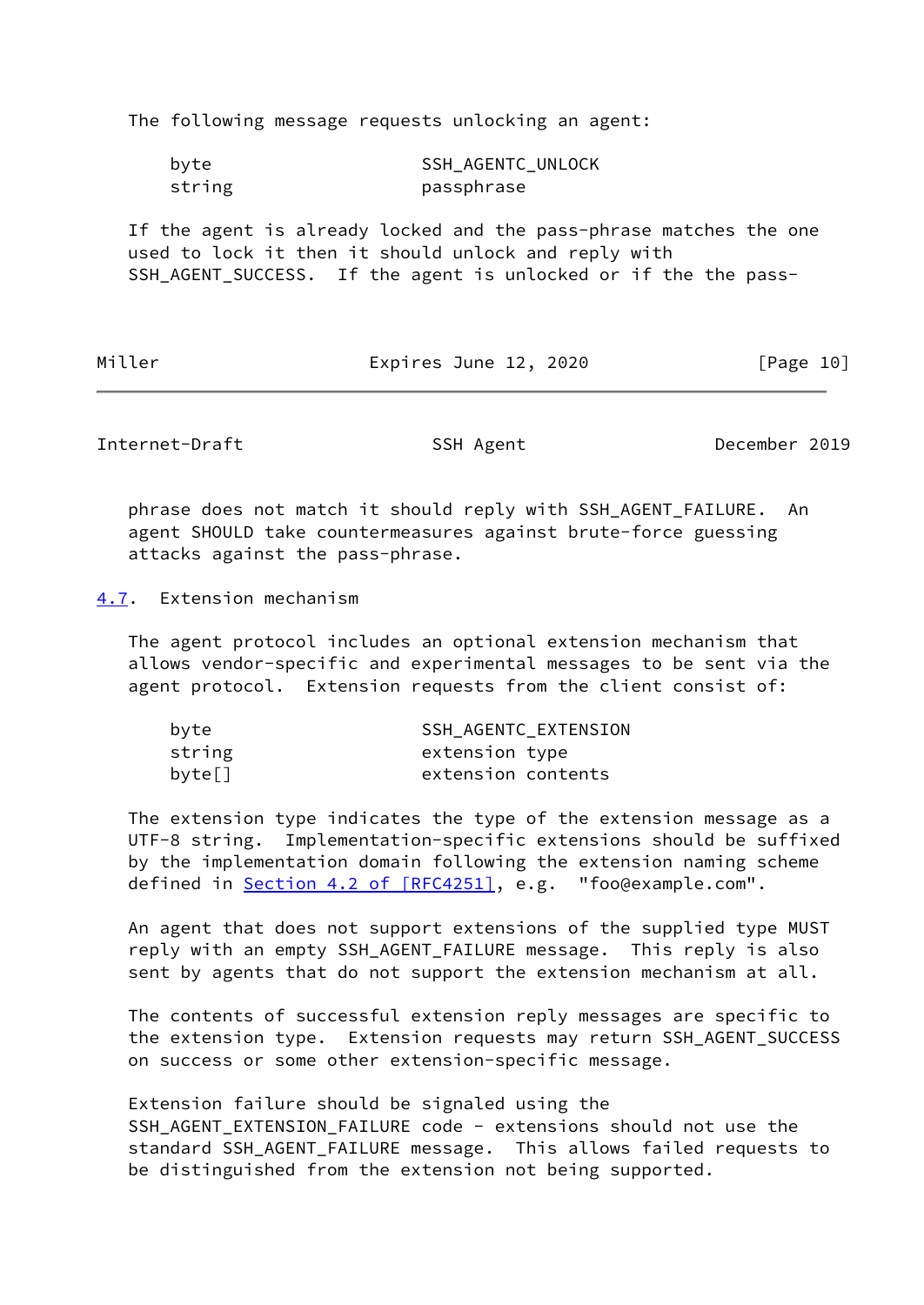## <span id="page-12-0"></span>[4.7.1](#page-12-0). Query extension

 A single, optional extension request "query" is defined to allow a client to query which, if any, extensions are supported by an agent.

 If an agent supports the "query" extension is should reply with a list of supported extension names.

| byte     | <b>SSH AGENT SUCCESS</b> |
|----------|--------------------------|
| string[] | extension type           |

<span id="page-12-1"></span>[5](#page-12-1). Protocol numbers

| Miller | Expires June 12, 2020 | [Page 11] |
|--------|-----------------------|-----------|
|        |                       |           |

<span id="page-12-3"></span>Internet-Draft SSH Agent SSH Agent December 2019

#### <span id="page-12-2"></span>[5.1](#page-12-2). Message numbers

 The following numbers are used for requests from the client to the agent.

| SSH_AGENTC_REQUEST_IDENTITIES            | 11 |
|------------------------------------------|----|
| SSH_AGENTC_SIGN_REQUEST                  | 13 |
| SSH_AGENTC_ADD_IDENTITY                  | 17 |
| SSH_AGENTC_REMOVE_IDENTITY               | 18 |
| SSH_AGENTC_REMOVE_ALL_IDENTITIES         | 19 |
| SSH_AGENTC_ADD_ID_CONSTRAINED            | 25 |
| SSH_AGENTC_ADD_SMARTCARD_KEY             | 20 |
| SSH AGENTC REMOVE SMARTCARD KEY          | 21 |
| SSH_AGENTC_LOCK                          | 22 |
| SSH AGENTC UNLOCK                        | 23 |
| SSH_AGENTC_ADD_SMARTCARD_KEY_CONSTRAINED | 26 |
| SSH AGENTC EXTENSION                     | 27 |

 The following numbers are used for replies from the agent to the client.

| 5  |
|----|
| 6  |
| 28 |
|    |
|    |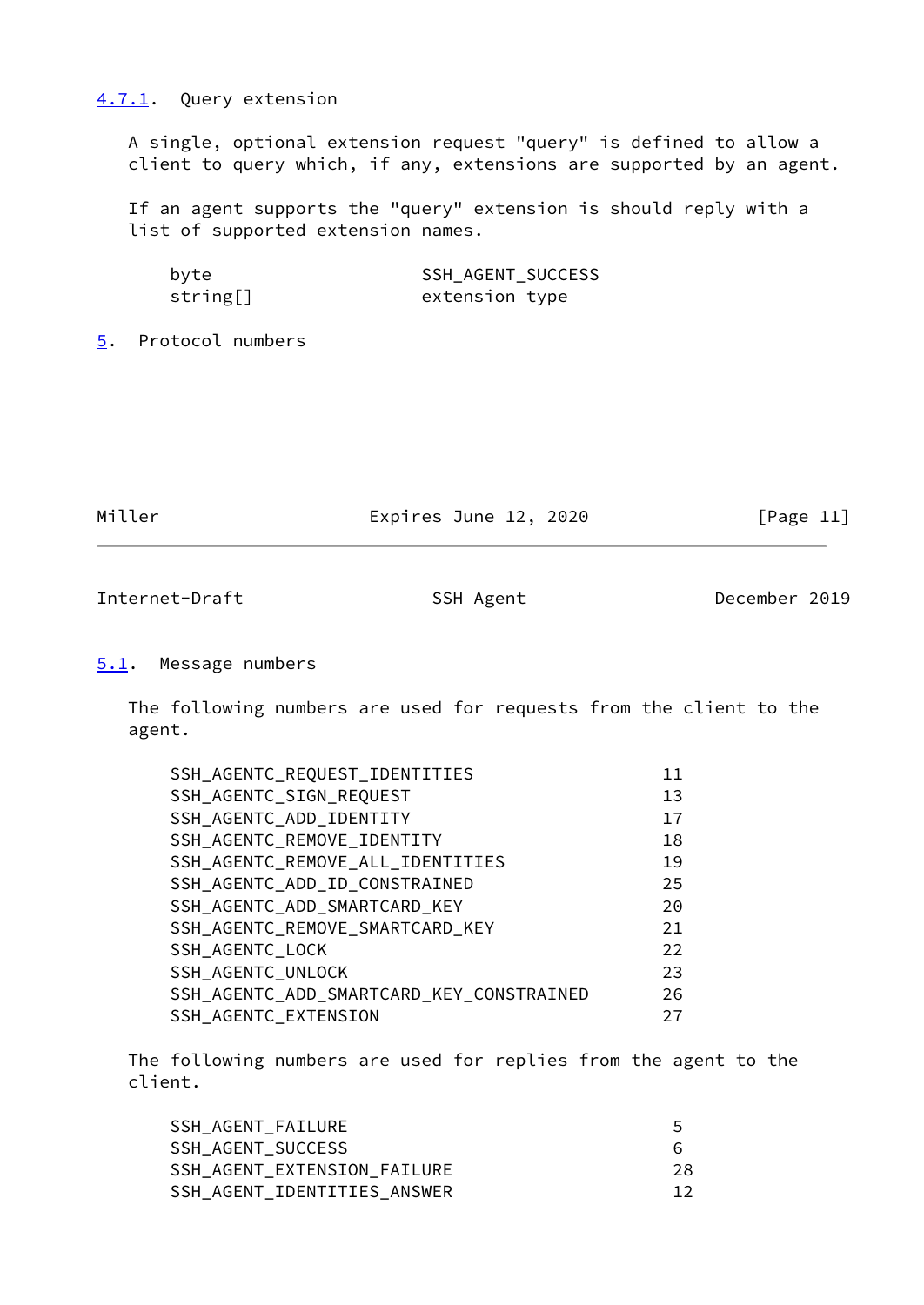#### <span id="page-13-0"></span>[5.1.1](#page-13-0). Reserved message numbers

 The following message numbers are reserved for implementations that implement support for the legacy SSH protocol version 1: 1-4, 7-9 and 24 (inclusive). These message numbers MAY be used by an implementation supporting the legacy protocol but MUST NOT be reused otherwise.

# <span id="page-13-1"></span>[5.2](#page-13-1). Constraint identifiers

 The following numbers are used to identify key constraints. These are only used in key constraints and are not sent as message numbers.

| SSH AGENT CONSTRAIN LIFETIME  |     |
|-------------------------------|-----|
| SSH AGENT CONSTRAIN CONFIRM   |     |
| SSH AGENT CONSTRAIN EXTENSION | 255 |

| Miller | Expires June 12, 2020 | [Page 12] |
|--------|-----------------------|-----------|
|        |                       |           |

<span id="page-13-3"></span>Internet-Draft SSH Agent SSH Agent December 2019

# <span id="page-13-2"></span>[5.3](#page-13-2). Signature flags

 The following numbers may be present in signature request (SSH\_AGENTC\_SIGN\_REQUEST) messages. These flags form a bit field by taking the logical OR of zero or more flags.

| SSH AGENT RSA SHA2 256 |  |
|------------------------|--|
| SSH AGENT RSA SHA2 512 |  |

The flag value 1 is reserved for historical implementations.

<span id="page-13-4"></span>[6](#page-13-4). Acknowledgements

 This protocol was designed and first implemented by Markus Friedl, based on a similar protocol for an agent to support the legacy SSH version 1 by Tatu Ylonen.

Thanks to Simon Tatham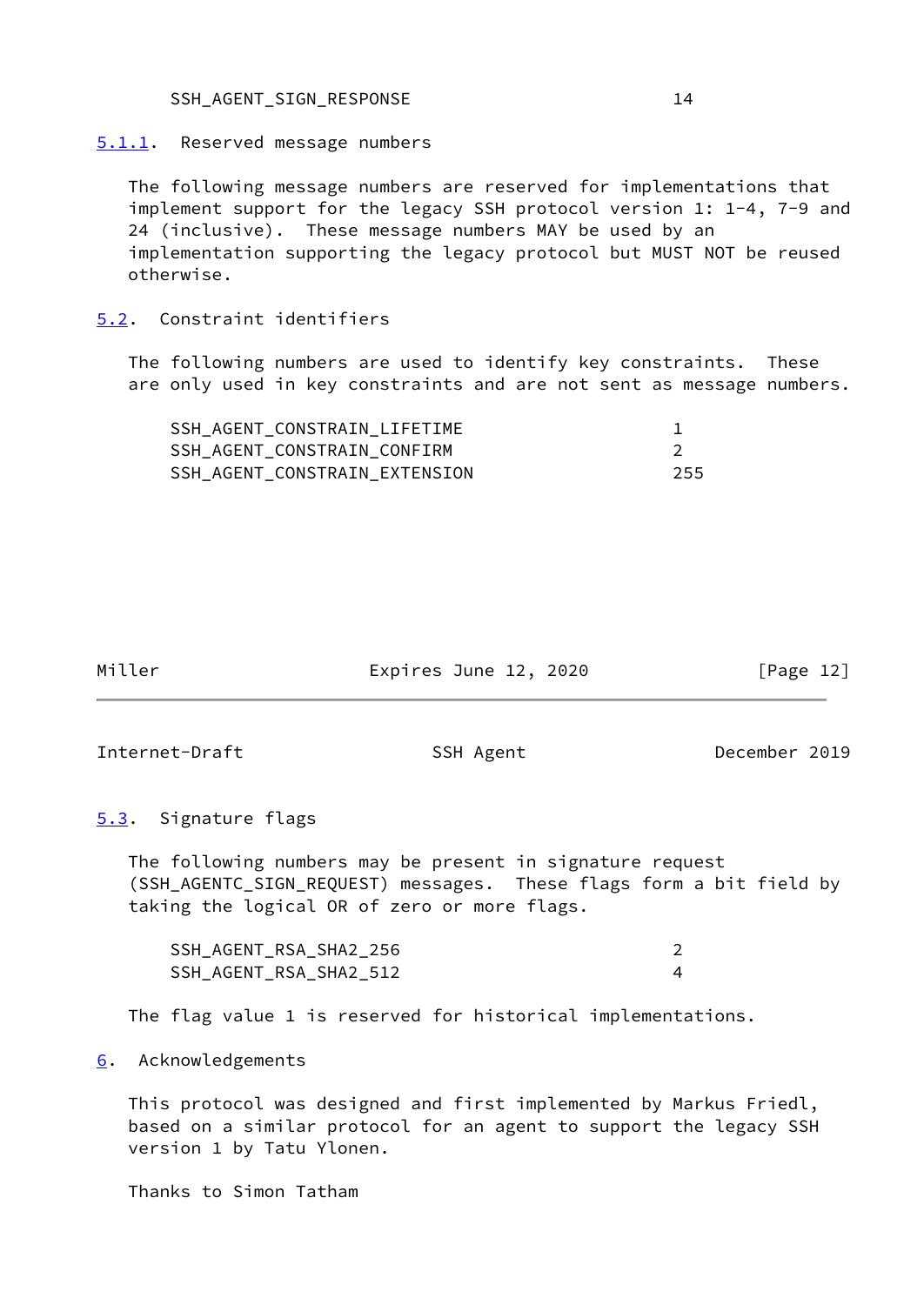who reviewed and helped improve this document.

<span id="page-14-0"></span>[7](#page-14-0). IANA Considerations

 This protocol requires three registries be established, one for message numbers, one for constraints and one for signature request flags.

<span id="page-14-1"></span>[7.1](#page-14-1). New registry: SSH agent protocol numbers

 This registry, titled "SSH agent protocol numbers" records the message numbers for client requests and agent responses. Its initial state should consist of the following numbers and reservations. Future message number allocations shall require specification in the form of an RFC (RFC REQUIRED as per [\[RFC5226](https://datatracker.ietf.org/doc/pdf/rfc5226)]).

| М |  |  |
|---|--|--|

Expires June 12, 2020 [Page 13]

<span id="page-14-2"></span>Internet-Draft SSH Agent SSH Agent December 2019

| Number Identifier   | Reference   |
|---------------------|-------------|
| 1 reserved          | Section 5.1 |
| 2 reserved          | Section 5.1 |
| 3 reserved          | Section 5.1 |
| 4 reserved          | Section 5.1 |
| 5 SSH AGENT FAILURE | Section 5.1 |
| 6 SSH AGENT SUCCESS | Section 5.1 |
| 7 reserved          | Section 5.1 |
| 8 reserved          | Section 5.1 |
| 9 reserved          | Section 5.1 |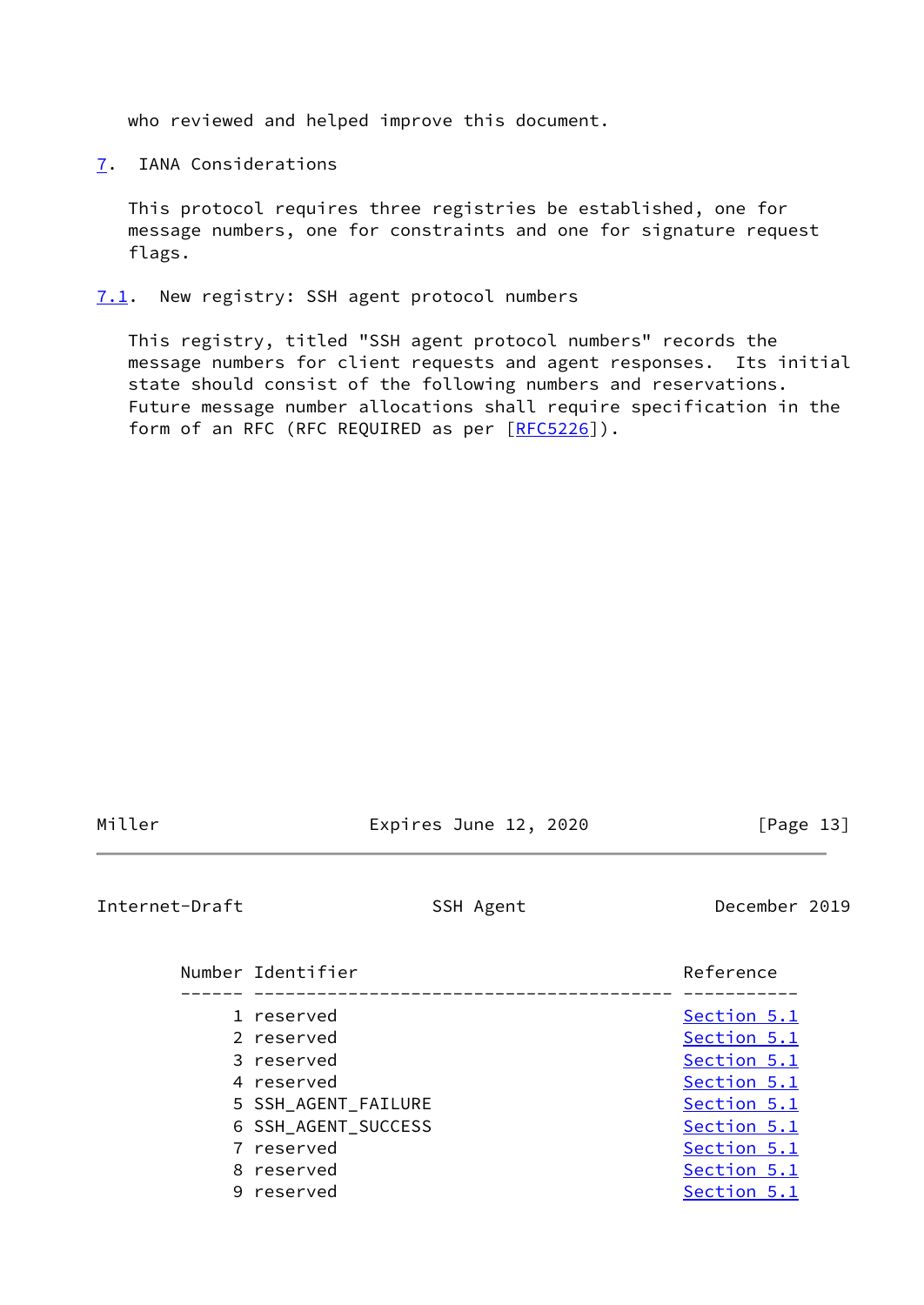|  | 10 reserved                                             | Section 5.1 |  |
|--|---------------------------------------------------------|-------------|--|
|  | 11 SSH_AGENTC_REQUEST_IDENTITIES                        | Section 5.1 |  |
|  | 12 SSH_AGENT_IDENTITIES_ANSWER                          | Section 5.1 |  |
|  | 13 SSH_AGENTC_SIGN_REQUEST                              | Section 5.1 |  |
|  | 14 SSH_AGENT_SIGN_RESPONSE                              | Section 5.1 |  |
|  | 15 reserved                                             | Section 5.1 |  |
|  | 16 reserved                                             | Section 5.1 |  |
|  | 17 SSH_AGENTC_ADD_IDENTITY                              | Section 5.1 |  |
|  | 18 SSH_AGENTC_REMOVE_IDENTITY                           | Section 5.1 |  |
|  | 19 SSH_AGENTC_REMOVE_ALL_IDENTITIES                     | Section 5.1 |  |
|  | 20 SSH_AGENTC_ADD_SMARTCARD_KEY                         | Section 5.1 |  |
|  | 21 SSH_AGENTC_REMOVE_SMARTCARD_KEY                      | Section 5.1 |  |
|  | 22 SSH_AGENTC_LOCK                                      | Section 5.1 |  |
|  | 23 SSH_AGENTC_UNLOCK                                    | Section 5.1 |  |
|  | 24 reserved                                             | Section 5.1 |  |
|  | 25 SSH_AGENTC_ADD_ID_CONSTRAINED                        | Section 5.1 |  |
|  | 26 SSH_AGENTC_ADD_SMARTCARD_KEY_CONSTRAINED Section 5.1 |             |  |
|  | 27 SSH_AGENTC_EXTENSION                                 | Section 5.1 |  |
|  | 28 SSH_AGENT_EXTENSION_FAILURE                          | Section 5.1 |  |
|  |                                                         |             |  |

Initial registry state: SSH agent protocol numbers

<span id="page-15-0"></span>[7.2](#page-15-0). New registry: SSH agent key constraint numbers

 This registry, titled "SSH agent key constraint numbers" records the message numbers for key use constraints. Its initial state should consist of the following numbers. Future constraint number allocations shall require specification in the form of an RFC (RFC REQUIRED as per [\[RFC5226](https://datatracker.ietf.org/doc/pdf/rfc5226)]).

| Number Identifier                                                                                                            | Reference   |
|------------------------------------------------------------------------------------------------------------------------------|-------------|
| 1 SSH AGENT CONSTRAIN LIFETIME Section 5.2<br>2 SSH AGENT CONSTRAIN CONFIRM<br>255 SSH AGENT CONSTRAIN EXTENSION Section 5.2 | Section 5.2 |

Initial registry state: SSH agent key constraint numbers

| Μi<br>I. | ≏ |
|----------|---|
|----------|---|

Miller Expires June 12, 2020 [Page 14]

<span id="page-15-2"></span>Internet-Draft SSH Agent SSH Agent December 2019

<span id="page-15-1"></span>[7.3](#page-15-1). New registry: SSH agent signature flags

 This registry, titled "SSH agent signature flags records the values for signature request (SSH\_AGENTC\_SIGN\_REQUEST) flag values. Its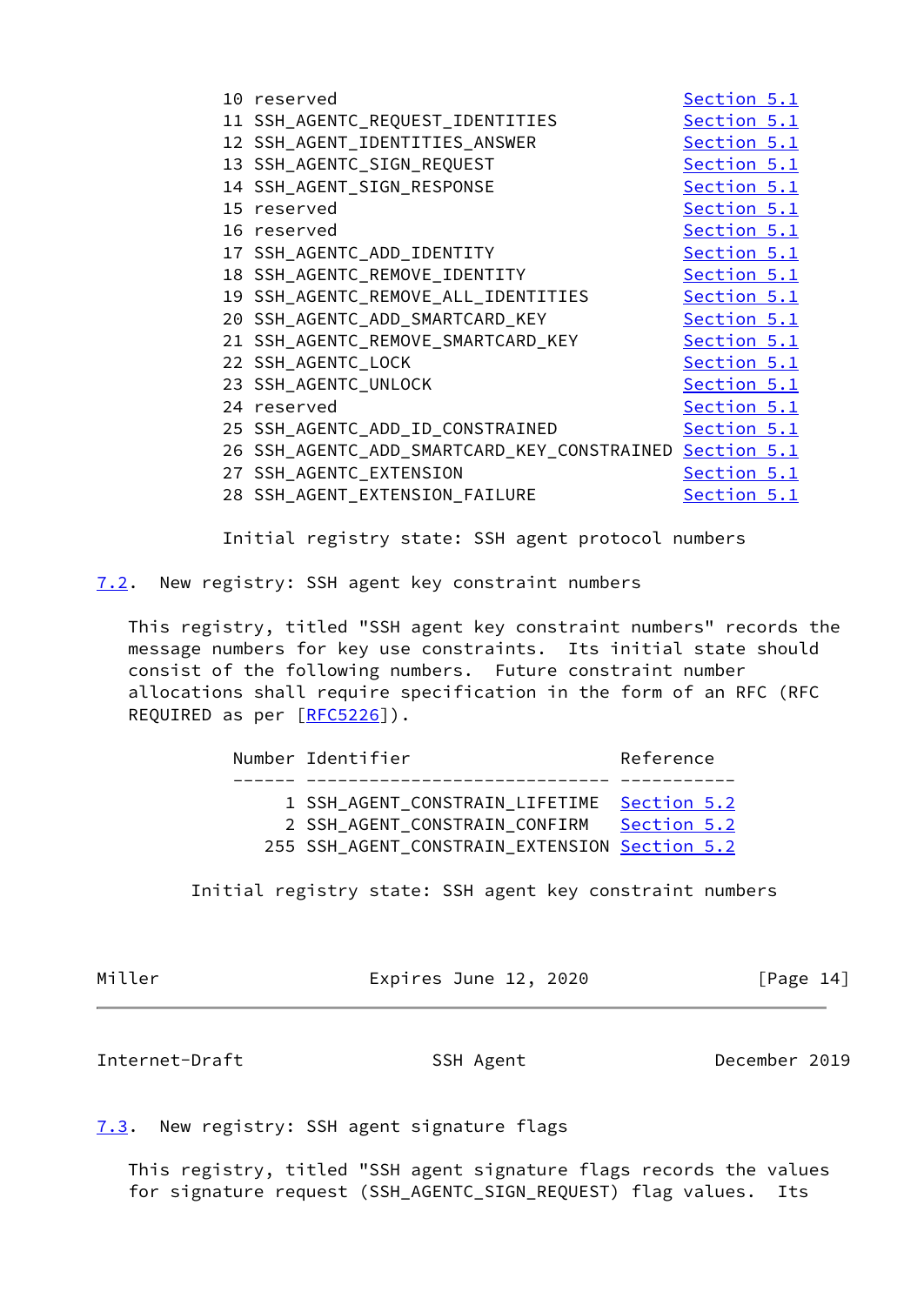initial state should consist of the following numbers. Note that as the flags are combined by bitwise OR, all flag values must be powers of two and the maximum available flag value is 0x80000000.

 Future constraint number allocations shall require specification in the form of an RFC (RFC REQUIRED as per [\[RFC5226](https://datatracker.ietf.org/doc/pdf/rfc5226)]).

> Number Identifier **Reference**  ------ ---------------------- ----------- 0x01 reserved [Section 5.3](#page-13-2) 0x02 SSH\_AGENT\_RSA\_SHA2\_256 [Section 5.3](#page-13-2) 0x04 SSH\_AGENT\_RSA\_SHA2\_512 [Section 5.3](#page-13-2)

Initial registry state: SSH agent signature flags

<span id="page-16-0"></span>[8](#page-16-0). Security Considerations

 The agent is a service that is tasked with retaining and providing controlled access to what are typically long-lived login authentication credentials. It is by nature a sensitive and trusted software component. Moreover, the agent protocol itself does not include any authentication or transport security; ability to communicate with an agent is usually sufficient to invoke it to perform private key operations.

 Since being able to access an agent is usually sufficient to perform private key operations, it is critically important that the agent only be exposed to its owner.

 The primary design intention of an agent is that an attacker with unprivileged access to their victim's agent should be prevented from gaining a copy of any keys that have been loaded in to it. This may not preclude the attacker from stealing use of those keys (e.g. if they have been loaded without a confirmation constraint).

 Given this, the agent should, as far as possible, prevent its memory being read by other processes to direct theft of loaded keys. This typically include disabling debugging interfaces and preventing process memory dumps on abnormal termination.

 Another, more subtle, means by which keys may be stolen are via cryptographic side-channels. Private key operations may leak information about the contents of keys via differences in timing, power use or by side-effects in the memory subsystems (e.g. CPU

Miller **Expires June 12, 2020** [Page 15]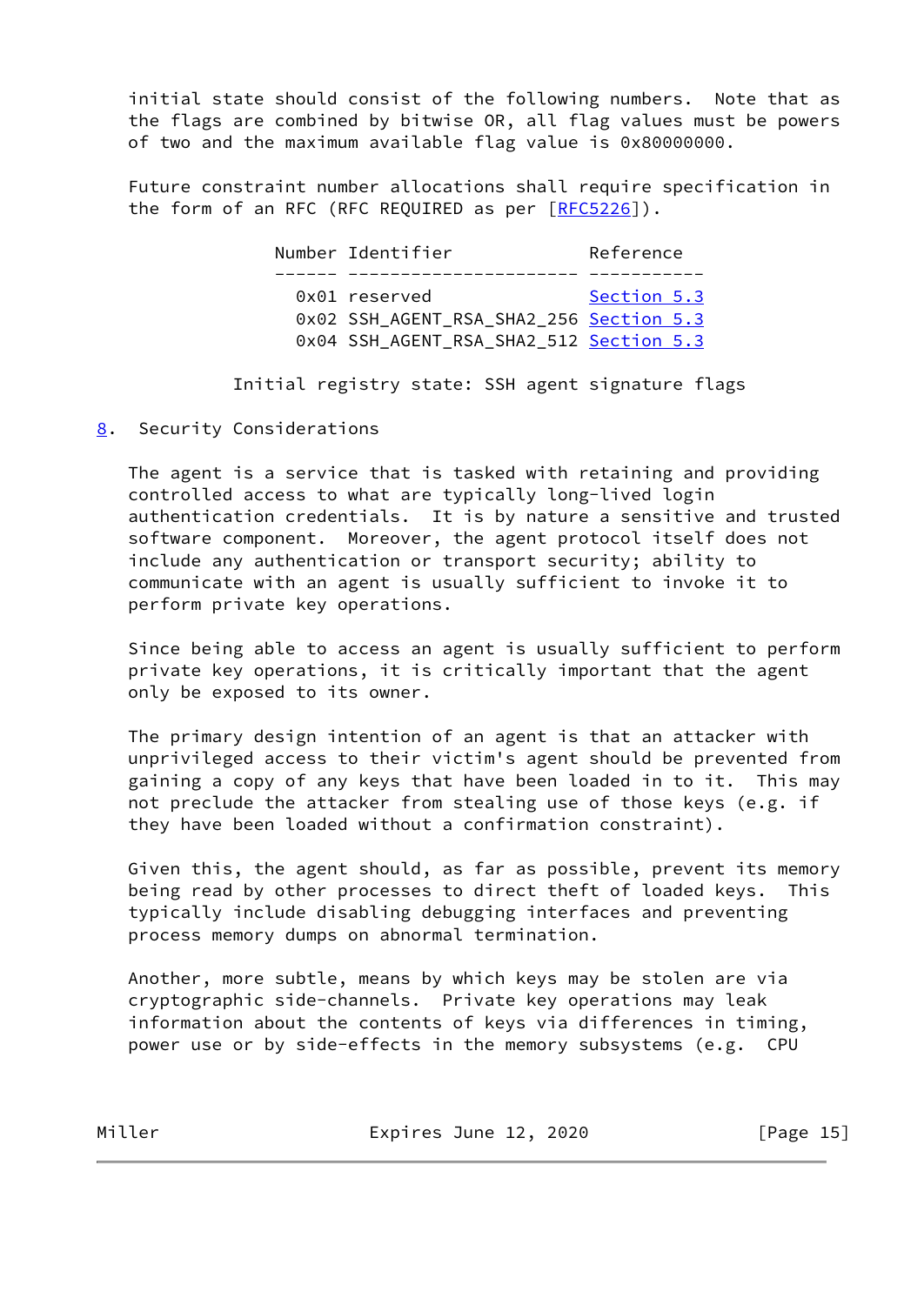<span id="page-17-1"></span> caches) of the host running the agent. For the case of a local attacker and an agent holding unconstrained keys, the only limit on the number of private key operations the attacker may be able to observe is the rate at which the CPU can perform signatures. This grants the attacker an almost ideal oracle for side-channel attacks. While a full treatment of side-channel attacks is beyond the scope of this specification, agents SHOULD use cryptographic implementations that are resistant to side-channel attacks.

- <span id="page-17-2"></span><span id="page-17-0"></span>[9](#page-17-0). Normative References
	- [FIPS.186-4]

 National Institute of Standards and Technology, "Digital Signature Standard (DSS)", FIPS PUB 186-4, July 2013.

<span id="page-17-5"></span>[I-D.ietf-curdle-rsa-sha2]

 bider, d., "Use of RSA Keys with SHA-256 and SHA-512 in Secure Shell (SSH)", [draft-ietf-curdle-rsa-sha2-12](https://datatracker.ietf.org/doc/pdf/draft-ietf-curdle-rsa-sha2-12) (work in progress), October 2017.

<span id="page-17-3"></span>[I-D.ietf-curdle-ssh-ed25519]

 Harris, B. and L. Velvindron, "Ed25519 public key algorithm for the Secure Shell (SSH) protocol", [draft](https://datatracker.ietf.org/doc/pdf/draft-ietf-curdle-ssh-ed25519-02) [ietf-curdle-ssh-ed25519-02](https://datatracker.ietf.org/doc/pdf/draft-ietf-curdle-ssh-ed25519-02) (work in progress), February 2018.

<span id="page-17-4"></span>[I-D.irtf-cfrg-eddsa]

 Josefsson, S. and I. Liusvaara, "Edwards-curve Digital Signature Algorithm (EdDSA)", [draft-irtf-cfrg-eddsa-08](https://datatracker.ietf.org/doc/pdf/draft-irtf-cfrg-eddsa-08) (work in progress), August 2016.

- [RFC2119] Bradner, S., "Key words for use in RFCs to Indicate Requirement Levels", [BCP 14](https://datatracker.ietf.org/doc/pdf/bcp14), [RFC 2119](https://datatracker.ietf.org/doc/pdf/rfc2119), DOI 10.17487/RFC2119, March 1997, <[https://www.rfc-editor.org/info/rfc2119>](https://www.rfc-editor.org/info/rfc2119).
- [RFC4251] Ylonen, T. and C. Lonvick, Ed., "The Secure Shell (SSH) Protocol Architecture", [RFC 4251,](https://datatracker.ietf.org/doc/pdf/rfc4251) DOI 10.17487/RFC4251, January 2006, [<https://www.rfc-editor.org/info/rfc4251](https://www.rfc-editor.org/info/rfc4251)>.
- [RFC4253] Ylonen, T. and C. Lonvick, Ed., "The Secure Shell (SSH) Transport Layer Protocol", [RFC 4253](https://datatracker.ietf.org/doc/pdf/rfc4253), DOI 10.17487/RFC4253, January 2006, [<https://www.rfc-editor.org/info/rfc4253](https://www.rfc-editor.org/info/rfc4253)>.
- [RFC5226] Narten, T. and H. Alvestrand, "Guidelines for Writing an IANA Considerations Section in RFCs", [RFC 5226](https://datatracker.ietf.org/doc/pdf/rfc5226), DOI 10.17487/RFC5226, May 2008,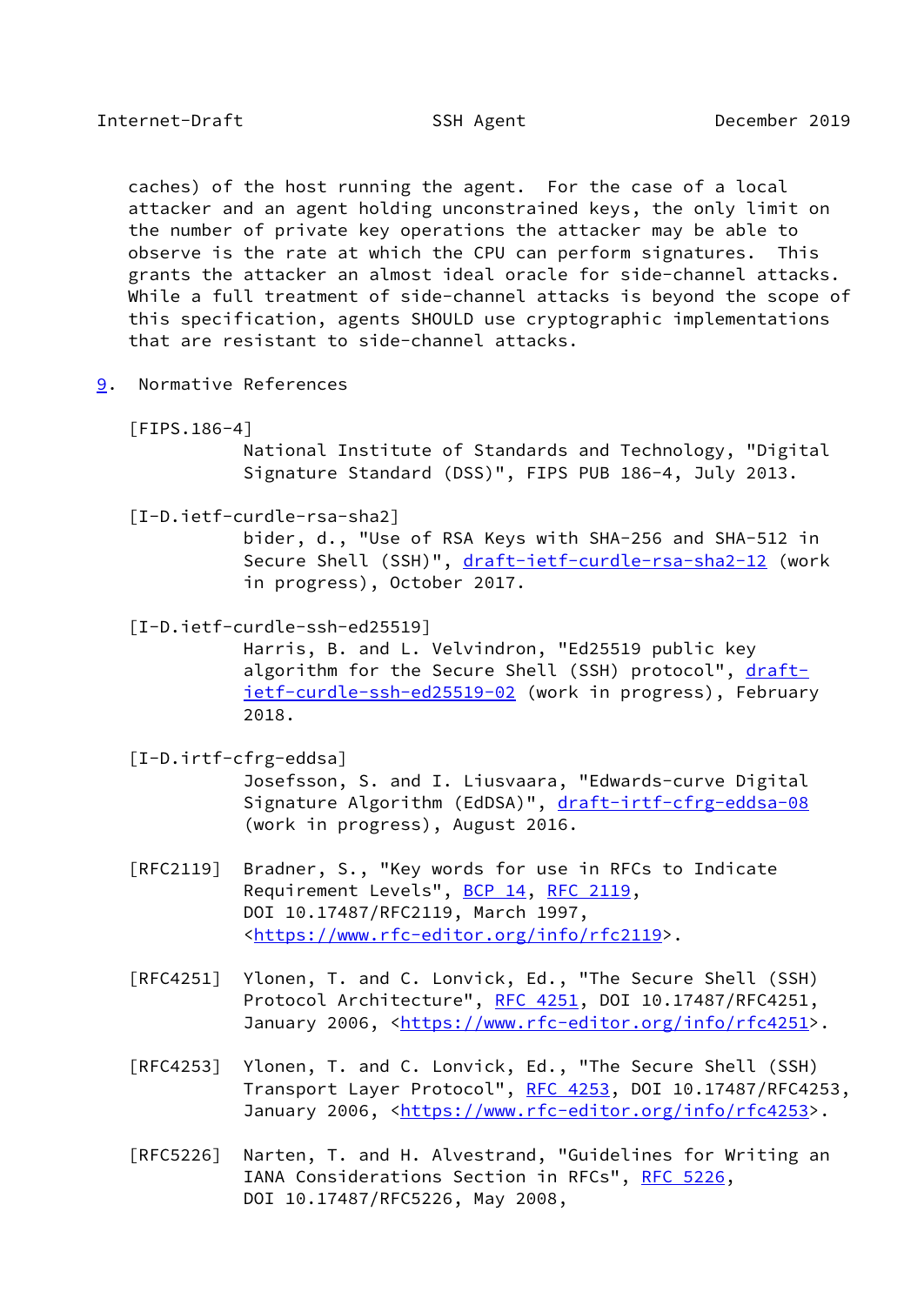<[https://www.rfc-editor.org/info/rfc5226>](https://www.rfc-editor.org/info/rfc5226).

Miller **Expires June 12, 2020** [Page 16]

<span id="page-18-0"></span>Internet-Draft SSH Agent SSH Agent December 2019

 [RFC5656] Stebila, D. and J. Green, "Elliptic Curve Algorithm Integration in the Secure Shell Transport Layer", [RFC 5656,](https://datatracker.ietf.org/doc/pdf/rfc5656) DOI 10.17487/RFC5656, December 2009, <[https://www.rfc-editor.org/info/rfc5656>](https://www.rfc-editor.org/info/rfc5656).

Author's Address

 Damien Miller OpenSSH

 Email: djm@openssh.com URI: <http://www.openssh.com/>